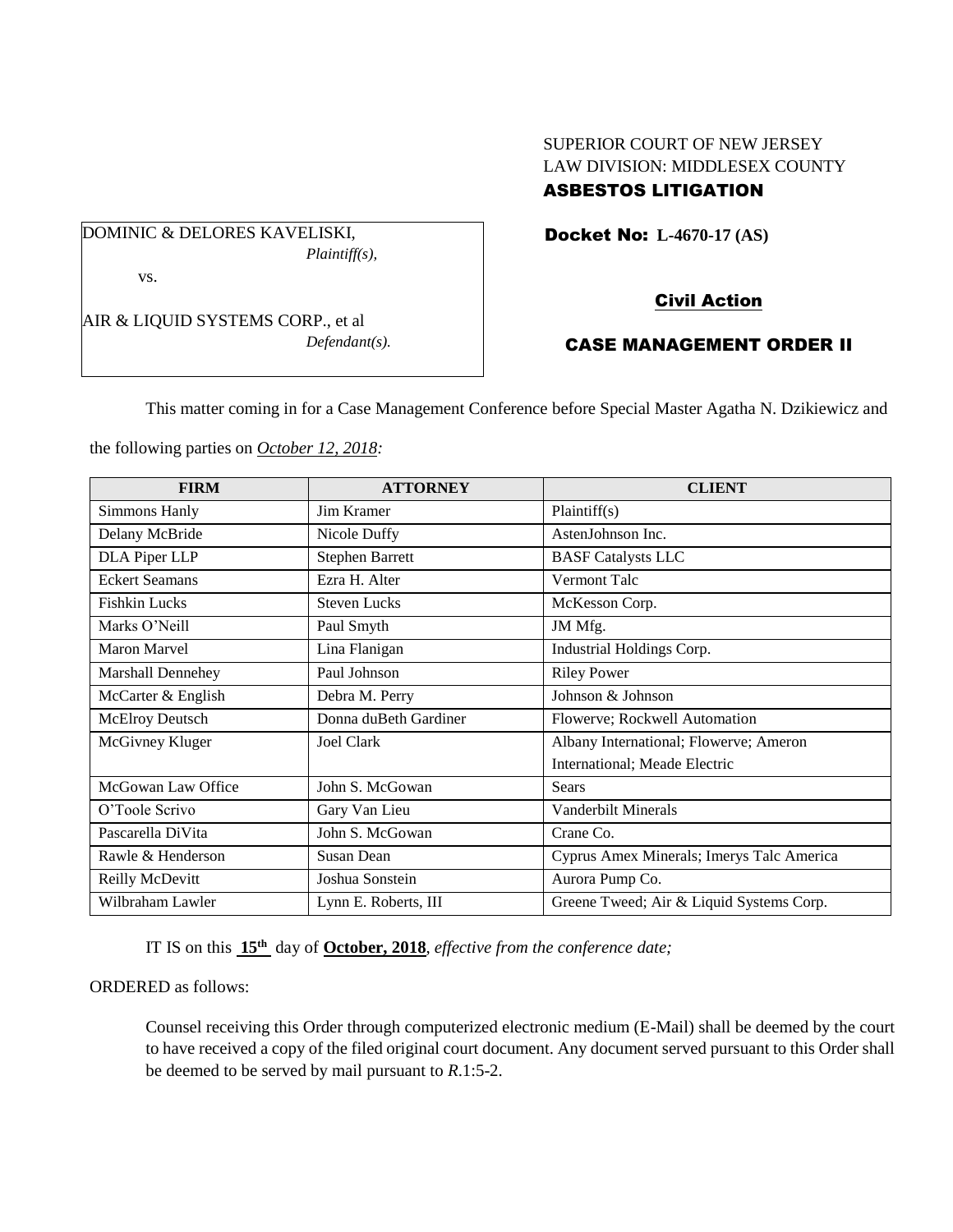### **DISCOVERY**

- January 31, 2019 Fact discovery, including depositions, shall be completed by this date. Plaintiff's counsel shall contact the Special Master within one week of this deadline if all fact discovery is not completed.
- January 31, 2019 Depositions of corporate representatives shall be completed by this date.

#### **EARLY SETTLEMENT**

April 12, 2019 Settlement demands shall be served on all counsel and the Special Master by this date.

#### **SUMMARY JUDGMENT MOTION PRACTICE**

| April 12, 2019 | Plaintiff's counsel shall advise, in writing, of intent not to oppose motions by this date. |  |  |
|----------------|---------------------------------------------------------------------------------------------|--|--|
|                |                                                                                             |  |  |

- April 26, 2019 Summary judgment motions shall be filed no later than this date.
- May 24, 2019 Last return date for summary judgment motions.

#### **MEDICAL DEFENSE**

- March 29, 2019 Plaintiff shall serve medical expert reports by this date. March 29, 2019 Upon request by defense counsel, plaintiff is to arrange for the transfer of pathology specimens and x-rays, if any, by this date.
- June 28, 2019 Defendants shall identify its medical experts and serve medical reports, if any, by this date. In addition, defendants shall notify plaintiff's counsel (as well as all counsel of record) of a joinder in an expert medical defense by this date.

### **LIABILITY EXPERT REPORTS**

- March 29, 2019 Plaintiff shall identify its liability experts and serve liability expert reports or a certified expert statement by this date or waive any opportunity to rely on liability expert testimony.
- June 28, 2019 Defendants shall identify its liability experts and serve liability expert reports, if any, by this date or waive any opportunity to rely on liability expert testimony.

#### **EXPERT DEPOSITIONS**

July 31, 2019 Expert depositions shall be completed by this date. To the extent that plaintiff and defendant generic experts have been deposed before, the parties seeking that deposition in this case must file an application before the Special Master and demonstrate the necessity for that deposition. To the extent possible, documents requested in a deposition notice directed to an expert shall be produced three days in advance of the expert deposition. The expert shall not be required to produce documents that are readily accessible in the public domain.

 $\_$  ,  $\_$  ,  $\_$  ,  $\_$  ,  $\_$  ,  $\_$  ,  $\_$  ,  $\_$  ,  $\_$  ,  $\_$  ,  $\_$  ,  $\_$  ,  $\_$  ,  $\_$  ,  $\_$  ,  $\_$  ,  $\_$  ,  $\_$  ,  $\_$  ,  $\_$  ,  $\_$  ,  $\_$  ,  $\_$  ,  $\_$  ,  $\_$  ,  $\_$  ,  $\_$  ,  $\_$  ,  $\_$  ,  $\_$  ,  $\_$  ,  $\_$  ,  $\_$  ,  $\_$  ,  $\_$  ,  $\_$  ,  $\_$  ,